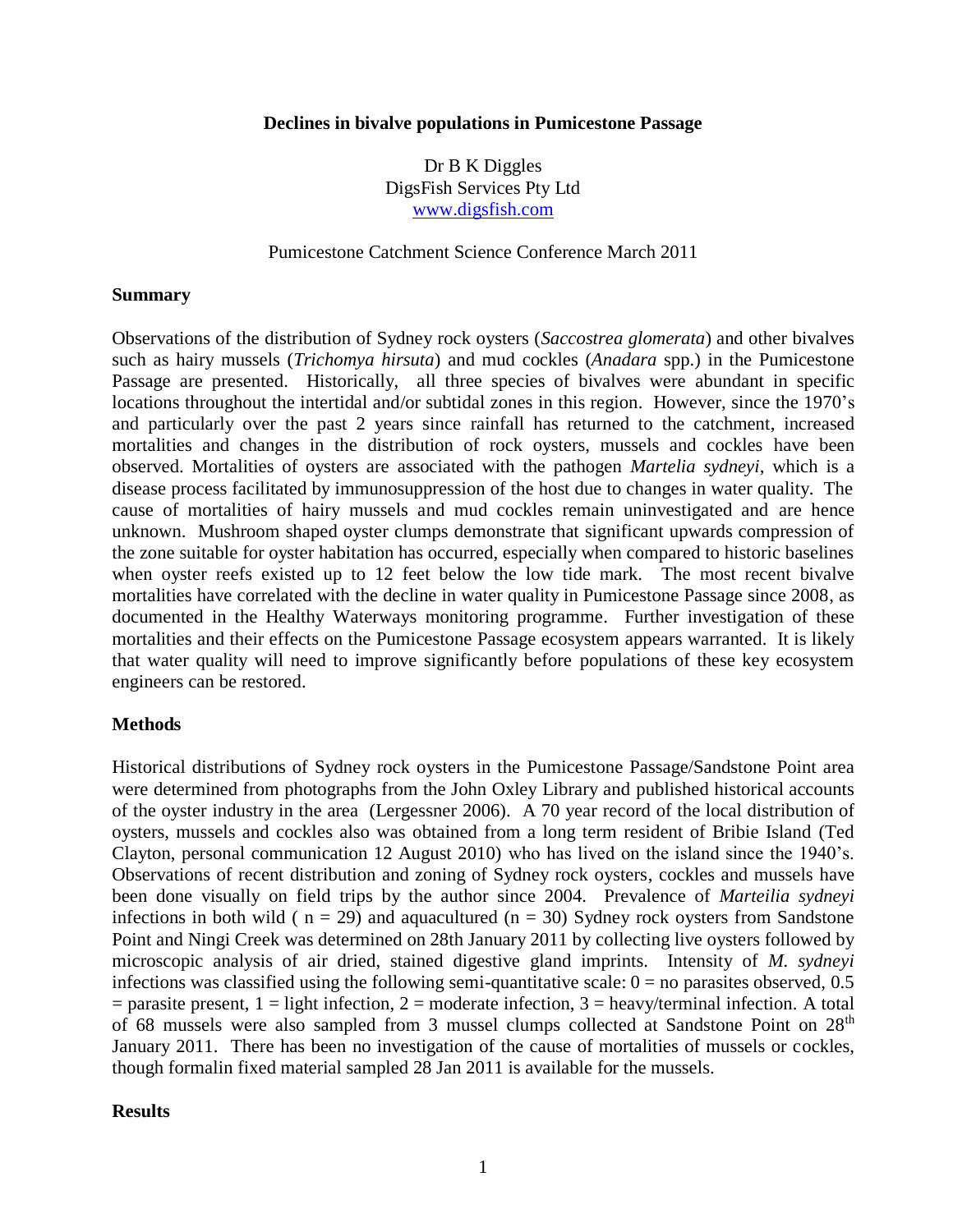### **Sydney rock oysters (***Saccostrea glomerata***)**

Investigations of the cause of mortalities in Sydney rock oysters in lower Pumicestone Passage in late January 2011 (Table 1) found a high prevalence (93.3%) of infection with the pathogen *Marteilia sydneyi* (QX disease) in cultured oysters, with prevalence of infection in wild oysters being much lower (27.6%). Intensity of *M. sydneyi* in the 28 cultured oysters that were infected was much higher (2.35) than the intensity of infection (1.06) found in the 8 wild oysters that were infected (Table 1). In other words, the pathogen was over three times more prevalent in cultured oysters than in wild oysters, the latter also tending to have very light infections, except for one wild oyster which had a heavy infection typical of that found in the majority of cultured oysters. The height of the oysters in relation to tide datum appeared to influence the intensity of infection, with the cultured oysters being reared at a lower height in the water column than wild oysters in an attempt to maximise growth rates within the constraints of other disease agents such as mudworm. Mudworm was not observed in any of the 59 oysters examined. The higher rate of QX disease in the oysters reared lower in the water column is consistent with observations of local oyster farmers, who have to place their stock higher and higher in the water column in recent years in order to get any significant survival of cultured stock.

|                        | Wild<br>upper     | Wild Ningi         | Wild                   | Cultured              | Cultured  |  |
|------------------------|-------------------|--------------------|------------------------|-----------------------|-----------|--|
|                        | Ningi Creek       | Creek              | Sandstone              | Ningi                 | Sandstone |  |
|                        |                   | mouth              | point                  | Creek                 | Point     |  |
| no. sampled.           | 9                 | 10                 | 10                     | 20                    | 10        |  |
| Mean shell length (mm) | 64.9              | 43.3               | 56.7                   | 51.1                  | 51.8      |  |
| Range (mm)             | 55-76             | $25 - 52$          | 40-72                  | $40 - 62$             | $40 - 65$ |  |
| <b>QX</b> Prevalence   | 22.2%             | 40%                | 20%                    | 90%                   | 100%      |  |
| QX Mean intensity      | 0.5               | 1.4                |                        | 2.2                   | 2.6       |  |
| QX intensity range     | $0.5 - 0.5$       | $0.5 - 3$          | $1 - 1$                | $1 - 3$               | $1 - 3$   |  |
| Overall prevalence     |                   | Wild oysters 27.6% | Cultured oysters 93.3% |                       |           |  |
| Overall mean intensity | Wild oysters 1.06 |                    |                        | Cultured oysters 2.35 |           |  |

|      | Table 1. Results of Sydney rock oyster disease survey, lower Pumicestone Passage 28 Jan |  |  |  |
|------|-----------------------------------------------------------------------------------------|--|--|--|
| 2011 |                                                                                         |  |  |  |

Examination of clumps of wild oysters, many decades old, from the intertidal area at the mouth of Ningi Creek (Fig 1) found them to be dying from the bottom up, forming a mushroom shape where previously the clumps were monolithic. Also of interest is the comparison of the quality of the shells of oysters cultured today, compared to historic oyster shells (perhaps 80 to 100 years old) that can be found buried in sediments (under 18 inches of anoxic silt) adjacent to the remaining clumps of wild oysters at the mouth of Ningi Creek (Figure 2). The oysters cultured today have markedly thinner shells.

# **Hairy Mussels (***Trichomya hirsuta***) and mud cockles (***Anadara* **spp.)**

A total of 48 of the 68 mussels collected were dead (70%) (Figure 3). Of the dead mussels, 11 were old mortalities and 37 were fresh mortalities, as evidenced by the lack of fouling of the nacre of the inner shell valves and the presence of some with meat still inside. A significant amount of sediment and silt was observed trapped in the hairs on the outside of the shell valves (Figure 3).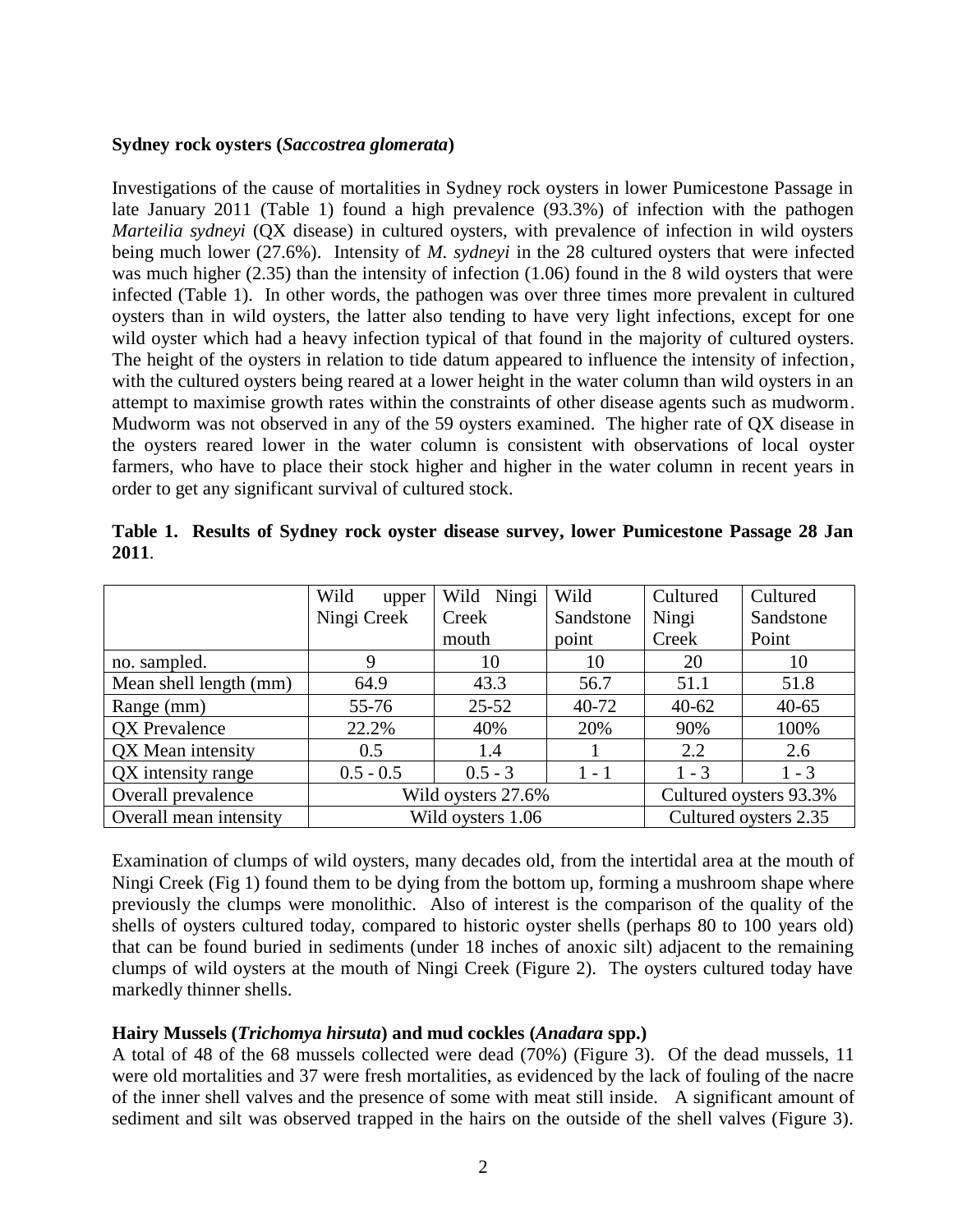The cause of these the mortalities, and those of large numbers of dead mud cockles at the mouth of Ningi Creek (Figure 4), remains to be determined. Surface water salinity at Toorbul Point in Pumicestone Passage during the recent floods decreased to 9 ppt for around a week between 12 and 20 January 2011, before increasing to 13 ppt by the 24<sup>th</sup> and 22 ppt by 30<sup>th</sup> Jan (B. Diggles personal observations). *Trichomya hirstula* is relatively tolerant of low dissolved oxygen (McIntyre 1959) but susceptible to mortality at salinities below 15 ppt (Wallis 1976). While low salinity is a potential cause for the mortalities observed in mussels and cockles, disease (e.g. *Perkinsus olseni*) or toxicity are both plausible differential diagnoses, meaning the deaths of mussels and cockles requires a proper pathological and epidemiological investigation. Samples of mussels have been fixed in formalin awaiting further processing as funding permits.

# **Discussion**

Examination of 150 years of historical records of the distribution of Sydney rock oysters in the lower Pumicestone Passage region found that oysters used to occur in massive numbers at all levels of the intertidal zone, and even in biogenic reefs up to 12 feet below the low tide mark (Lergessner 2006), from which they were collected by dredging. The oyster industry began to experience problems from mudworm in the late 1800's (Ogburn et al. 2007), correlating with the time when European land use practices had begun to adversely affect coastal environments, mainly through increased sedimentation (McCulloch et al. 2003). Oyster production in the region peaked around 1910, and has declined since (Lergessner 2006). These historical accounts have been supported by observations of long time residents of Bribie Island who have lived here since the 1940's, who have confirmed that only remnants of the former abundance of oysters remain (T. Clayton, personal communication 12 August 2010).

While it is very likely the ultimate cause of death for the wild oysters in recent times is QX disease caused by the haplosporidian parasite *Marteilia sydneyi*, disease due to *M. sydneyi* is known to be caused by immunosuppression (Peters and Raftos 2003, Butt and Raftos 2007), due to reduced salinity (Green and Barnes 2010) and as yet unidentified water born contaminants carried in runoff (Butt and Raftos 2007). A hypothesis for the mechanism involved in formation of the mushroom shaped oyster clumps observed at Ningi Creek is that oysters lower in the intertidal zone are exposed to contaminated water for longer, and thus are more stressed and succumb to QX first via immunosuppression. The dead oysters are then not being replaced due to spatfall failure resulting either from landbased chemicals that either kill spat directly, and/or increased eutrophication and silt/sedimentation that prevents spat settlement (settlement requires relatively clean substrates). Together, these processes would account for the observed upwards compression of the zone suitable for oyster habitation, signalling a significant reduction in both the area and quality of habitat for not only oysters, but all other fisheries resources that rely on biogenic reef.

The oysters cultured today also have markedly thinner shells compared to those of perhaps 80 to 100 years ago. Study of oyster shells can provide a significant amount of information on pollution, eutrophication (Kirby and Miller 2005) and historic oyster growth rates (Harding et al. 2008) that can inform us about previous water quality baselines. More research into historic oyster shells in Pumicestone Passage is required, including aging and analysing them for pollutants and trace elements, to provide important information that will assist in elucidating the extent of changes in water quality that have occurred in the region over the last 100 years (and its effects on biogenic processes such as oyster shell calcification).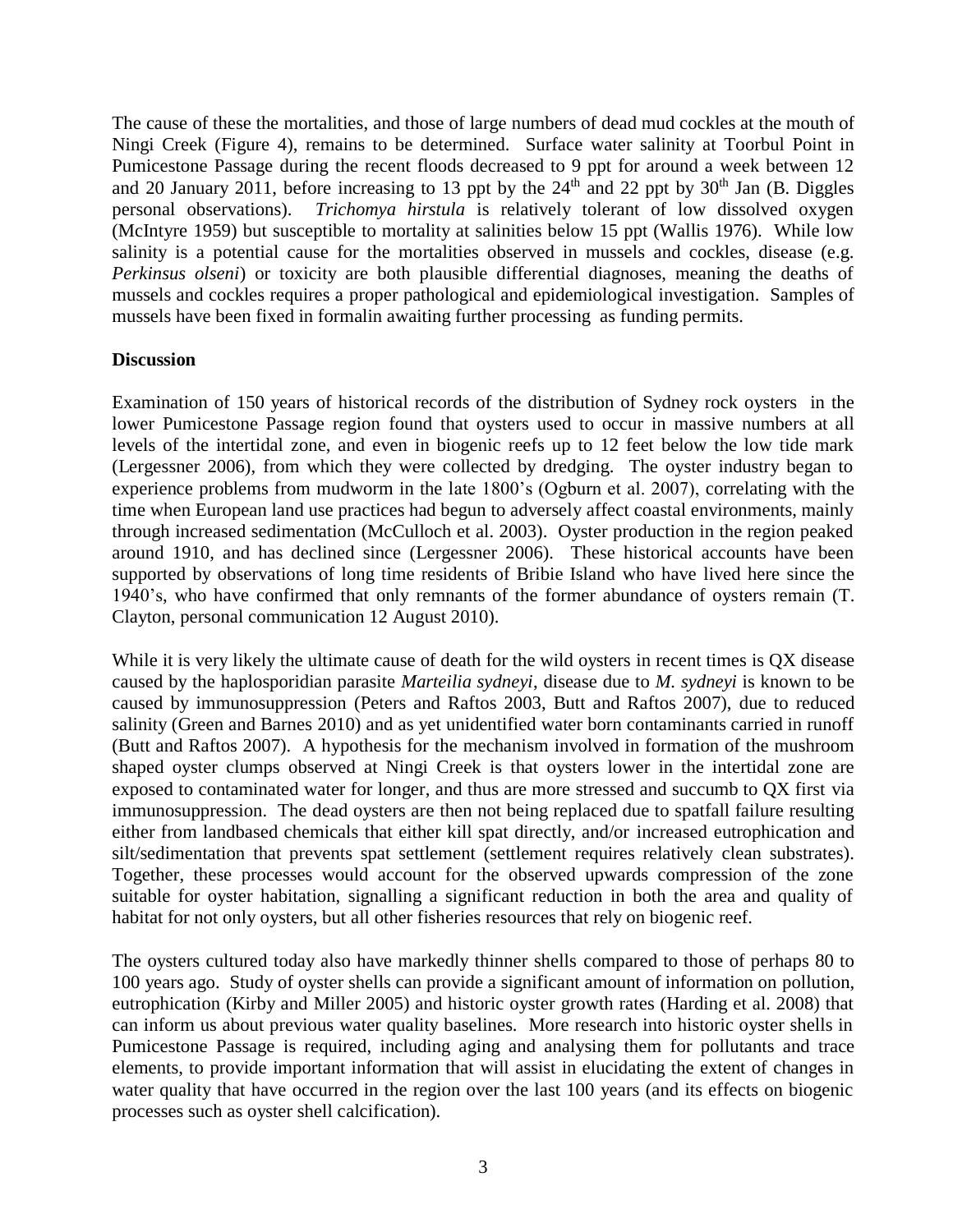Densely packed beds of hairy mussels (*T. hirstula*) were common features of deeper sections of many estuarine ecosystems on Australias east coast in the middle of last century (McIntyre 1959). Reports from long term residents at Bribie confirm that large numbers of these mussels occurred in densely packed beds along virtually all hard bottom and sandstone ledges of Pumicestone Passage until around 15 years ago, after which time the mussels began to vanish from their usual locations (T. Clayton, personal communication 12 August 2010). Today, small clumps of these mussels are encountered only occasionally in the area (B. Diggles, personal observations), and in recent times a high proportion of these mussels are dead.

These observations for bivalves appear consistent with those of other researchers who have recorded a widespread and sustained collapse of macrobenthic infauna in Moreton Bay (97.5 % reduction in abundance since 1970's, see Quinnell et al. 2004), as well as significant dieback of key habitats such as seagrasses (Kirkman 1976, Lee Long et al. 2000), mangroves (Duke and Haller 2009), and oyster reefs (Ogburn et al. 2007, Beck et al. 2011). These environmental problems are likely to have significantly reduced food and habitat availability for fish and crab species that underpin key ecological processes in Pumicestone Passage, as well as its socioeconomically important recreational fishery.

In summary, the changes to decades-old oyster clumps, together with declines in populations of other bivalves, provide a biological record of long term declines in water quality and fisheries productivity in Pumicestone Passage. These events, together with seagrass losses and mangrove dieback , are alerting us to the slow march of this ecosystem towards a system dominated by the algal/microbial loop. Oysters and other filter feeding bivalves are important ecosystem engineers that provide significant ecological services in the form of benthopelagic coupling . In other words, they help transfer the energy from the sun and nutrients fixed by microalgae in the water into animal material (oysters, gametes) and habitat (oyster shells) that are essential for a healthy ecosystem. The historic natural subtidal oyster reefs that used to occur in the area are functionally extinct (Beck et al. 2011), and those that remain in intertidal areas are being compressed upwards as water quality declines. The recent floods have simply exaggerated an ongoing decline and the issue is a serious one for Pumicestone Passage and Moreton Bay as a whole, and the situation is not likely to get better unless the underlying water quality issues begin to be addressed.

While halting the decline is by no means an easy task, there are some good examples of community based restoration programs from Chesapeake Bay, east coast of USA, where they are combating virtually identical problems to those occurring in Moreton Bay. The way that groups such as the Virginia Institute of Marine Science, the Chesapeake Foundation and other nongovernment and government institutions have gone about the business of restoration of the Chesapeake Bay – establishing long term restoration goals that all stakeholders set and work towards with community involvement - should be closely examined to provide a template for restoration of Pumicestone Passage and Moreton Bay. See Schulte et al (2009), and <http://www.chesapeakebay.net/restrtn.htm> for more information on what can be done.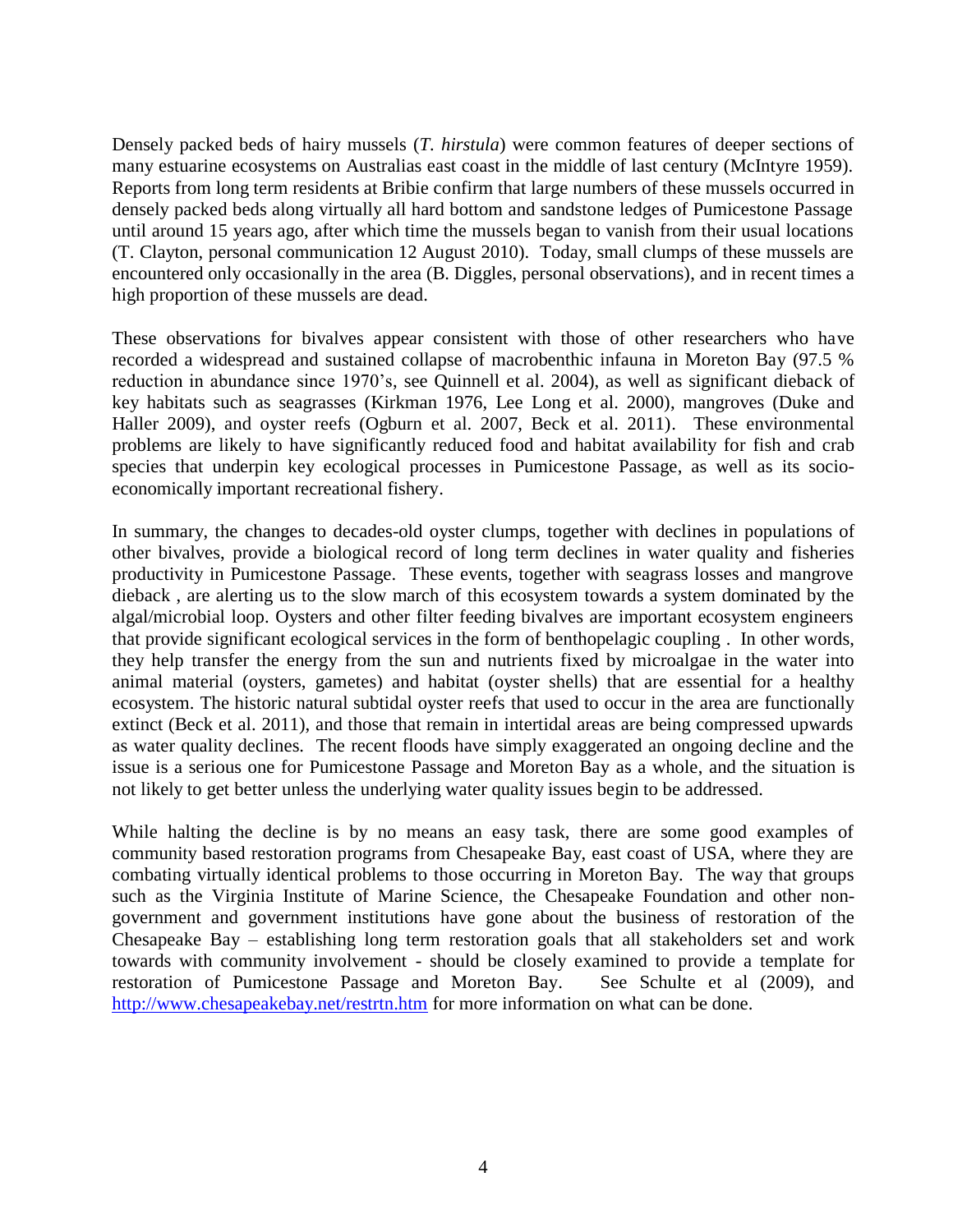

**Figure 1. Decades old oyster clumps at the mouth of Ningi Creek, Jan 2011. The formerly monolithic structures are now mushroom shaped, as they decay from the bottom up due to oyster death and spatfall failure due to declining water quality. Oysters that remain in the water for longest die first. A rare visible indicator of larval recruitment failure in the marine environment. The ellipse indicates the location where historic oyster shells (see Figure 2) were sampled.**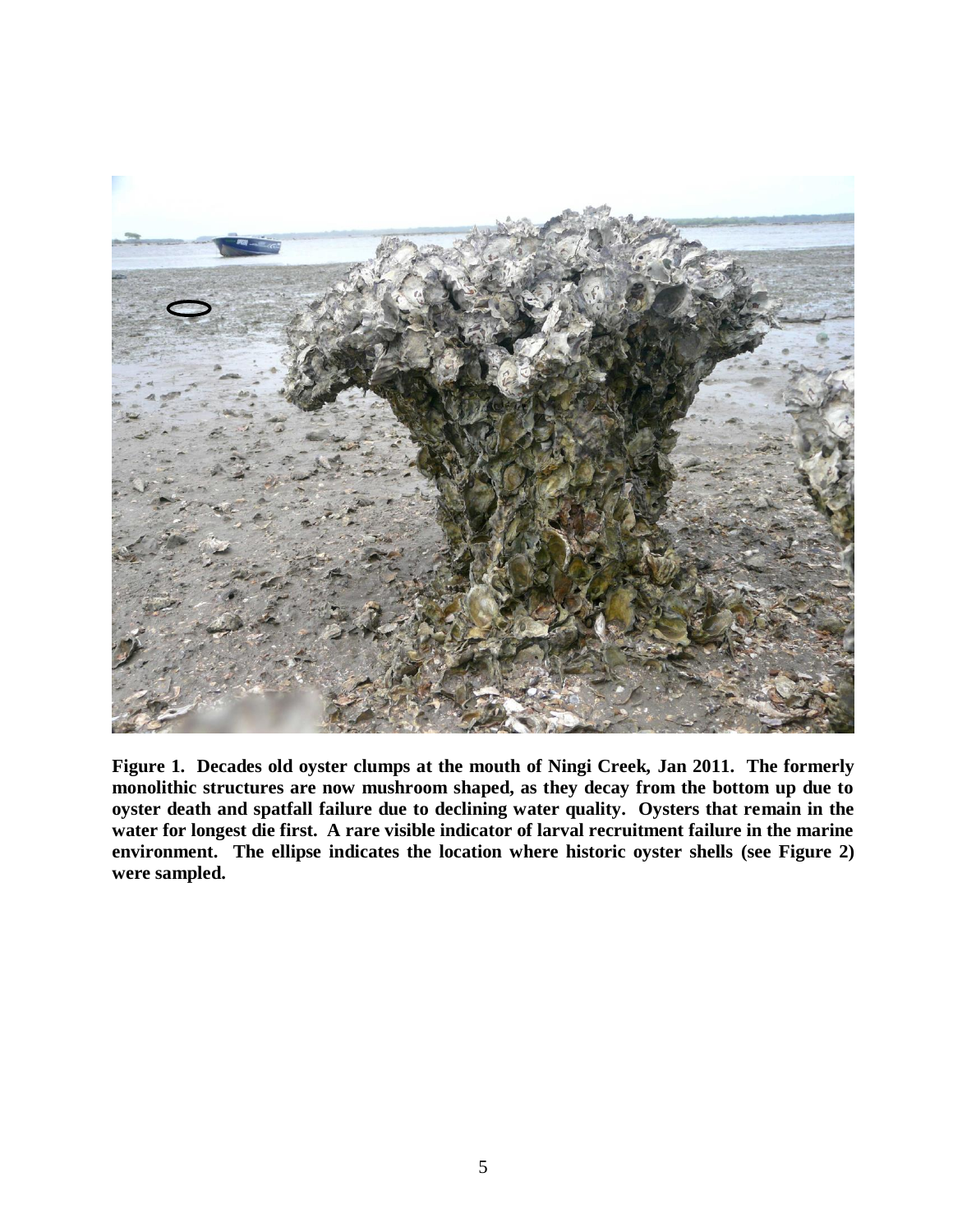

**Figure 2. Comparison between shells deposited by oysters today (right) compared to the two shells to its left, which are from oysters historically farmed at the mouth of Ningi Creek, Pumicestone Passage. The shells of the historic oysters are much thicker and stronger. The historic shells were recovered by the author from under 18 inches of anoxic silt and mud adjacent to where the remaining mushroom shaped oyster clumps occur (see ellipse in Figure 1).**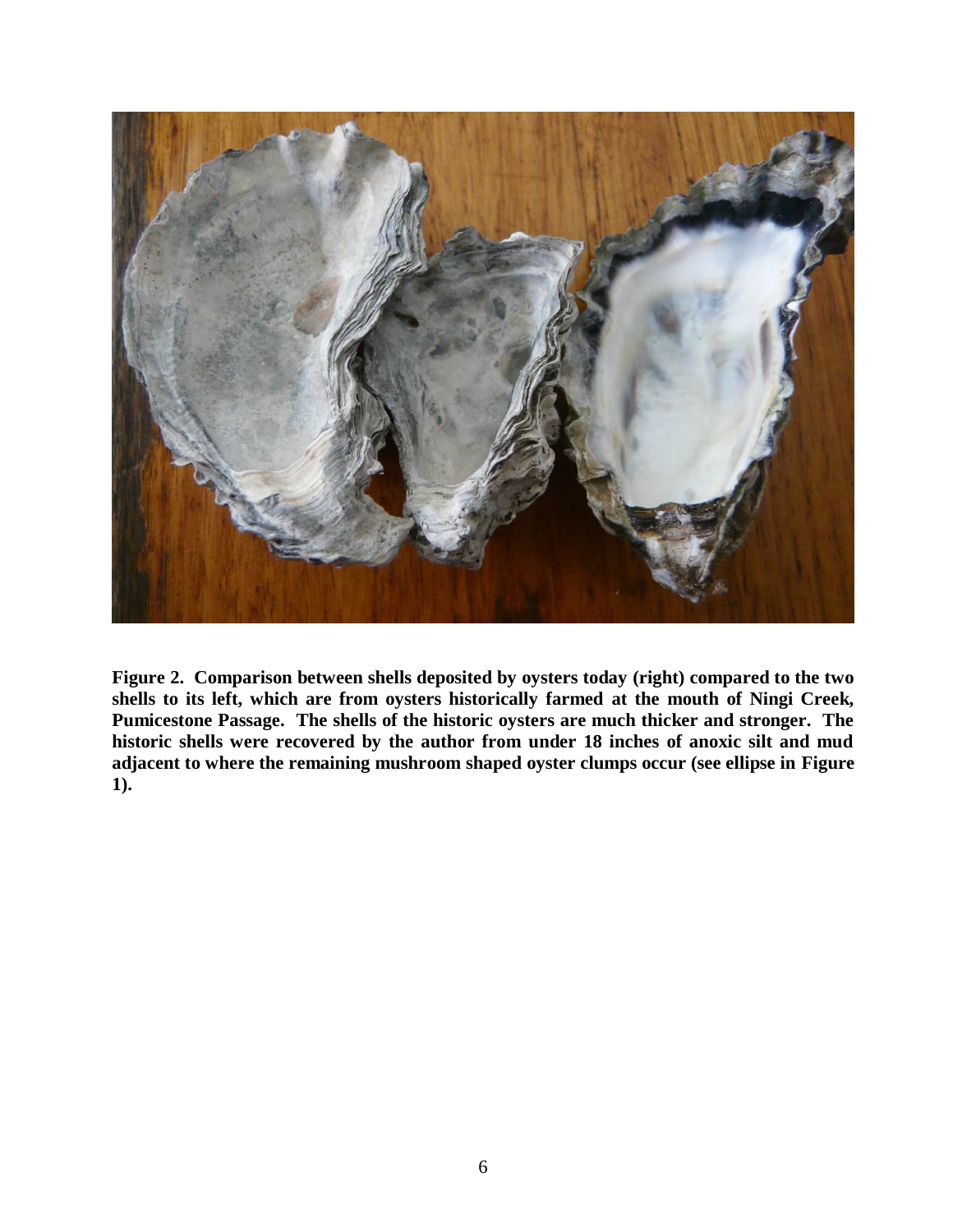

**Figure 3. In 3 mussel clumps from Toorbul Point 28 Jan 2011, 48 of 68 mussels were dead (70%). Of the dead mussels, 11 were old morts and 37 were fresh morts, some with meat still inside. Note the large amount of sediment and silt trapped on the hairs of the shell. Fishermen have reported a significant reduction in the area of historically abundant mussel beds in the lower Pumicestone Passage region over the past 15 years.**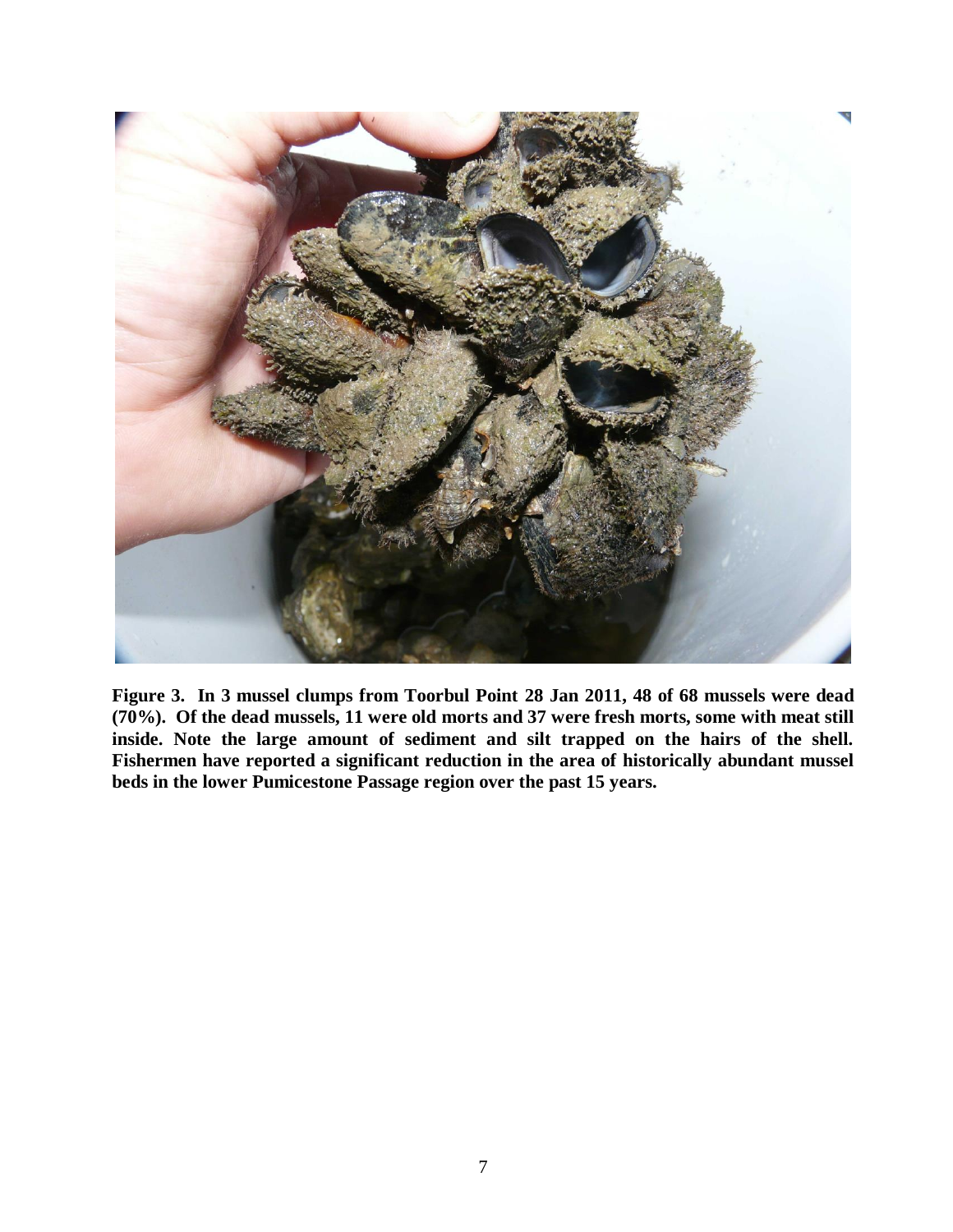

**Figure 4. Large numbers of dead mud cockles are apparent in sparse stunted seagrass adjacent to the decaying oyster beds at the mouth of Ningi Creek, Pumicestone Passage 28 Jan 2011. Cause of death remains uninvestigated and is therefore unknown. In recent years, fishermen have reported significant reductions in the numbers of cockles in formerly productive cockle beds around Sandstone Point.** 

# **References**

Beck MW and 14 other co-authors (2011). Oyster Reefs at Risk and Recommendations for Conservation, Restoration, and Management. *Bioscience* 61: 107-116

Butt D, Raftos DA (2007). Immunosuppression in Sydney rock oysters (*Saccostrea glomerata*) and QX disease in the Hawkesbury River, Sydney. *Mar. FW. Res*. 58: 213–221.

Duke N, Haller A (2009). "Sinking Centres" in Moreton Bay mangroves – maps showing areas of unusual anoxic ponds and mangrove dieback in tidal wetlands of the bay area in 2008-9. report to H&A, QPIF, DEEDI QLD. Centre for Marine Studies, The University of Queensland.

Green TJ, Barnes AC (2010). Reduced salinity, but not estuarine acidification, is a cause of immune-suppression in the Sydney rock oyster *Saccostrea glomerata*. *Marine Ecology Progress Series* 402: 161-170.